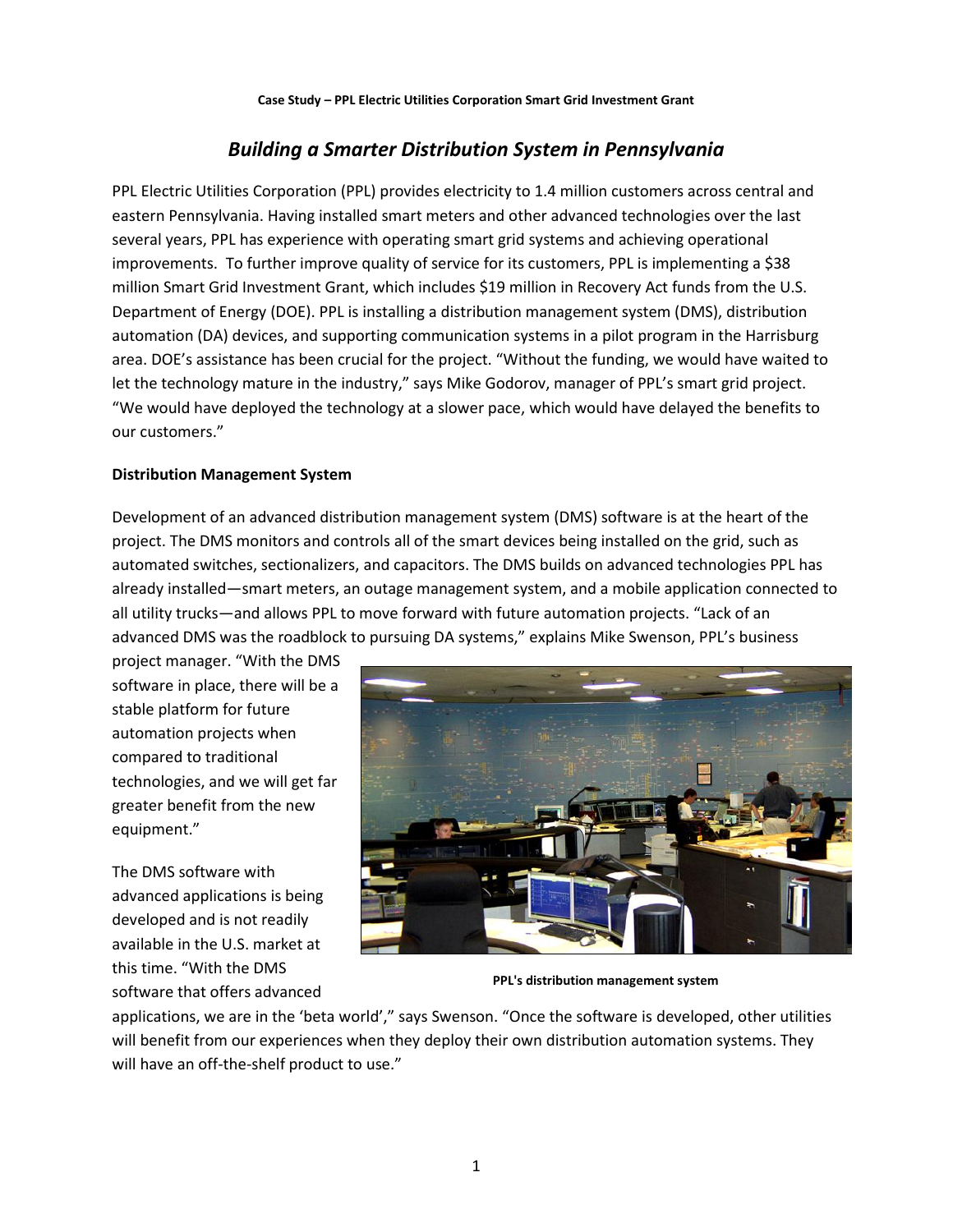### **Case Study – PPL Electric Utilities Corporation Smart Grid Investment Grant**

To connect the smart devices on the distribution system to the DMS, PPL is implementing a communications solution that has not been widely used in the utility industry. The point-to-multipoint wireless WiMAX system—using base station radios and antennas at eight substations—provides complete coverage for the 150-square-mile project area.

### **Smart Grid Applications**

"We have two primary goals for the project: reduce the time it takes to restore service to customers after an outage, and reduce overall energy consumption through improved Volt/VAR control and voltage stabilization," Godorov says.

The new DA technologies are about 80 percent installed, and PPL and its customers are already seeing the first goal of improved outage management begin to manifest. Hurricane Irene, in August 2011, was the second-largest storm in PPL's recent history; about 388,000 customers lost power. "During the restoration effort, we got a glimpse of the benefits that the smart grid technologies provide," said Tim Figura, PPL's distribution automation lead for the project. "After completing tree removal and the needed physical repairs, our crews were able to communicate in real time with system operators to reconnect the system, instead of the crew having to go back to the company's facilities to make the reconnection. In each instance, the crew saved about 20 minutes of time."

Once PPL's distribution automation system is fully deployed, the new DMS will instantly identify a problem and automatically reconfigure the grid to minimize the number of customers affected by an outage.

Using automated capacitor banks and reconfigured substations, the DMS implements voltage control strategies. As a result, energy savings can be expected in the form of reduced customer energy use and



**PPL linemen installing a smart switch**

lower distribution line losses. "Any customer system with a motor, such as heat pumps, air conditioners and refrigerators, is expected to save energy," Godorov says.

Data from the DMS application is helping PPL improve the accuracy of its system model. "It is difficult to develop an accurate model for power flow analysis. Now, with information from both the smart meters and the DMS, we are able to 'true-up' the power flow model," Swenson says. Accurate data allows PPL to more fully use its distribution system capacity by reducing system uncertainty.